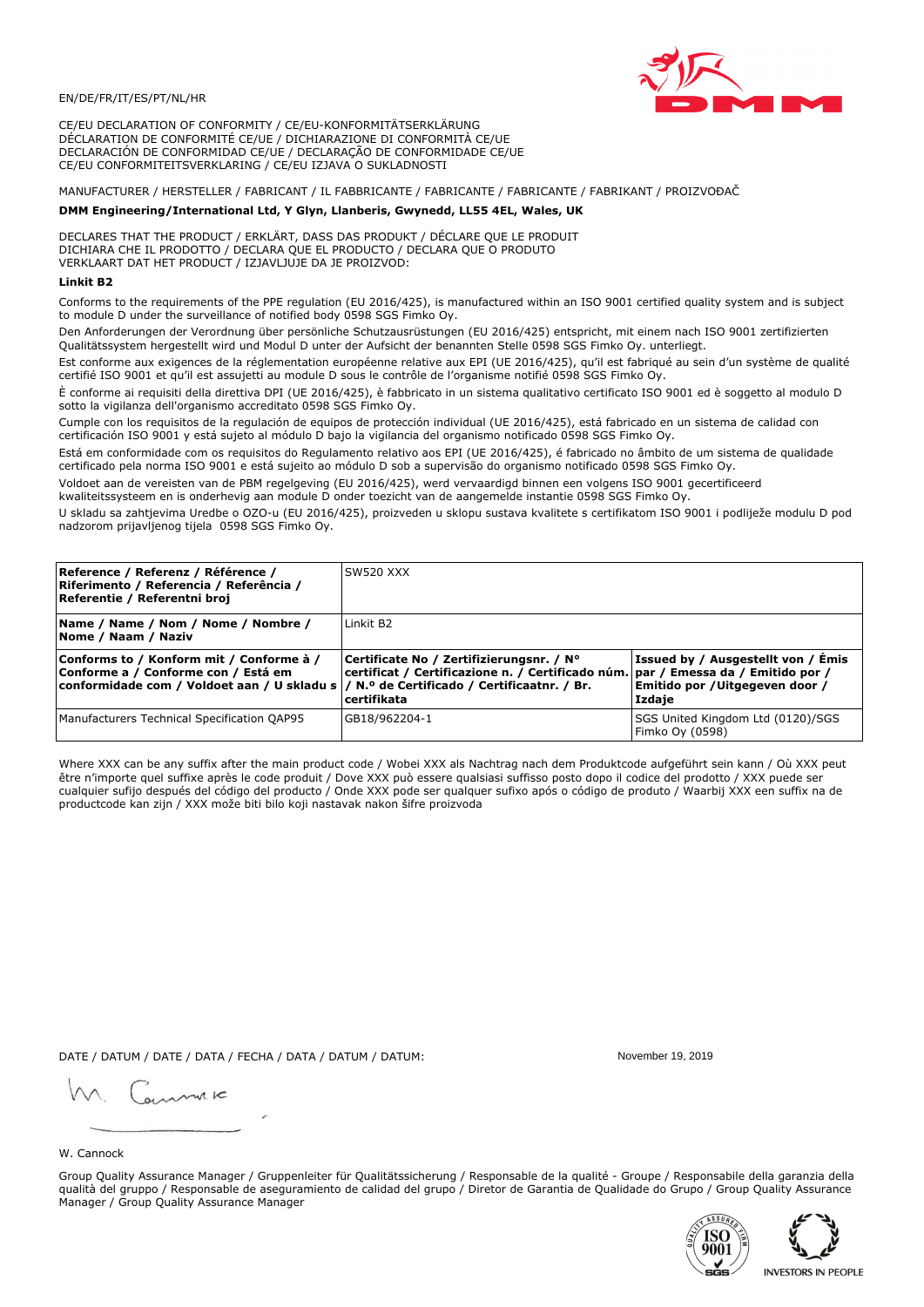## NO/SE/FI/DK/PL/CZ/SK/MT

CE/EU-SAMSVARSERKLÆRING / CE/EU-FÖRKLARING OM ÖVERENSSTÄMMELSE CE/EU-VAATIMUSTENMUKAISUUSVAKUUTUS / CE/EU-OVERENSSTEMMELSESERKLÆRING DEKLARACJA ZGODNOŚCI WE/UE / CE/EU PROHLÁŠENÍ O SHODĚ CE/EÚ VYHLÁSENIE O ZHODE / DIKJARAZZJONI TA' KONFORMITÀ TAL-KE/UE

## PRODUSENT / TILLVERKAREN / VALMISTAJA / PRODUCENT / PRODUCENT / VÝROBCE / VÝROBCA / IL-MANIFATTUR

### DMM Engineering/International Ltd, Y Glyn, Llanberis, Gwynedd, LL55 4EL, Wales, UK

ERKLÆRER AT PRODUKTET / INTYGAR ATT PRODUKTEN / VAKUUTTAA, ETTÄ TÄMÄ TUOTE / ERKLÆRER, AT PRODUKTET / OŚWIADCZA, ŻE<br>WYRÓB / PROHLAŠUJE, ŽE PRODUKT / VYHLASUJE, ŽE VÝROBOK / JIDDIKJARA LI L-PRODOTT:

Overholder kravene i PVU-forordningen (EU 2016/425), er produsert innenfor et ISO 9001-sertifisert kvalitetssystem og er underlagt modul D under overvåkning av teknisk kontrollorgan 0598 SGS Fimko Oy.

Uppfyller kraven för PPE-reglerna (EU 2016/425), tillverkas inom ett ISO 9001-certifierat kvalitetssystem och är föremål för modul D under övervakning av anmält organ 0598 SGS Fimko Oy.

Noudattaa henkilönsuojaimia koskevan asetuksen (EU 2016/425) vaatimuksia, on valmistettu ISO 9001 -sertifioidun laatujärjestelmän mukaisesti ja että siihen sovelletaan ilmoitetun laitoksen 0598 SGS Fimko Oy.:in alaista D-moduulia.

Overholder kravene i forordningen om personlige værnemidler (EU 2016/425), er fremstillet i inden for det certificerede ISO 9001kvalitetssystem, og er underlagt modul D under overvågning af det bemyndigede organ 0598 SGS Fimko Oy.

Spełnia wymogi rozporządzenia w sprawie środków ochrony indywidualnej (UE 2016/425), jest produkowany w ramach systemu jakości zgodnego z ISO 9001 i podlega modułowi D pod nadzorem jednostki notyfikowanej 0598 SGS Fimko Oy.

Zařízení splňuje požadavky nařízení o osobních ochranných prostředcích 2016/425, je vyrobeno v systému řízení jakosti certifikovaném podle normy ISO 9001 a podléhá modulu D pod dohledem notifikované osoby č. 0598 SGS Fimko Oy.

Spĺňa požiadavky Nariadenia Európskeho parlamentu a Rady (EÚ) 2016/425 o osobných ochranných prostriedkoch, je vyrobený v rámci systému kvality certifikovaného podľa normy ISO 9001 a podlieha modulu D pod dohľadom notifikovaného orgánu č. 0598 SGS Fimko Oy.

Jikkonforma mar-rekwiżit tar-Regolament dwar il-PPE (UE 2016/425), u huwa manifatturat f'sistema ta' kwalità certifikata għall-ISO 9001 u soggett għall-modulu D taħt is-sorveljanza tal-korp notifikat 0598 SGS Fimko Oy.

| <b>Referanse / Referens / Viite / Reference / Nr SW520 XXX</b><br>referencyjny / Reference / Značka /<br>Referenza                                                                                                |                                                                                                         |                                                                                                         |
|-------------------------------------------------------------------------------------------------------------------------------------------------------------------------------------------------------------------|---------------------------------------------------------------------------------------------------------|---------------------------------------------------------------------------------------------------------|
| Navn / Namn / Nimi / Navn / Nazwa /<br> Jméno / Názov / Isem                                                                                                                                                      | Linkit B <sub>2</sub>                                                                                   |                                                                                                         |
| Overholder / Uppfyller kraven för / Vakuus<br>myönnetty perustuen standardiin: /<br> Overholder / Spełnia wymogi / Je ve shodě s $ \tilde{C} $ . certifikátu / Čertifikat Nru<br>/ Je v zhode s / Jikkonforma ma' | Sertifikatnr. / Certifikatnr. / Sertifikaattinro /<br>Certifikat nr. / Certyfikat nr / Č. certifikátu / | Utstedt av / Utfärdat av /<br>Myöntänyt / Udstedt af / Wydany<br>przez / Vydal / Vydal / Mahrug<br>minn |
| Manufacturers Technical Specification QAP95                                                                                                                                                                       | GB18/962204-1                                                                                           | SGS United Kingdom Ltd (0120)/SGS<br>Fimko Oy (0598)                                                    |

Der XXX kan være ethvert suffiks etter produktkoden / Där XXX kan vara valfri ändelse efter produktkoden / Jossa XXX voi olla mikä tahansa tuotekoodin jälkeen tuleva liite. / Hvor XXX kan være ethvert suffiks efter produktkoden / gdzie XXX może być dowolnym przyrostkiem po kodzie produktu / Kde XXX může být jakákoliv přípona za kódem produktu / Kde XXX môže byť akákolyek prípona za kódom výrobku. / Fejn XXX jista ikun kwalunkwe suffiss wara l-kodići tal-prodott

DATO / DATUM / PÄIVÄMÄÄRÄ / DATO / DATA / DATUM / DÁTUM / DATA:

November 19 2019

annuic

W. Cannock

Group Quality Assurance Manager / Group Quality Assurance Manager / Group Quality Assurance Manager / Group Quality Assurance Manager / Kierownik ds. Zarządzania Jakością Grupy / Group Quality Assurabce Manager / Manažér riadenia kvality v rámci skupiny / Maniger tal-Assigurazzjoni tal-Kwalità tal-Grupp